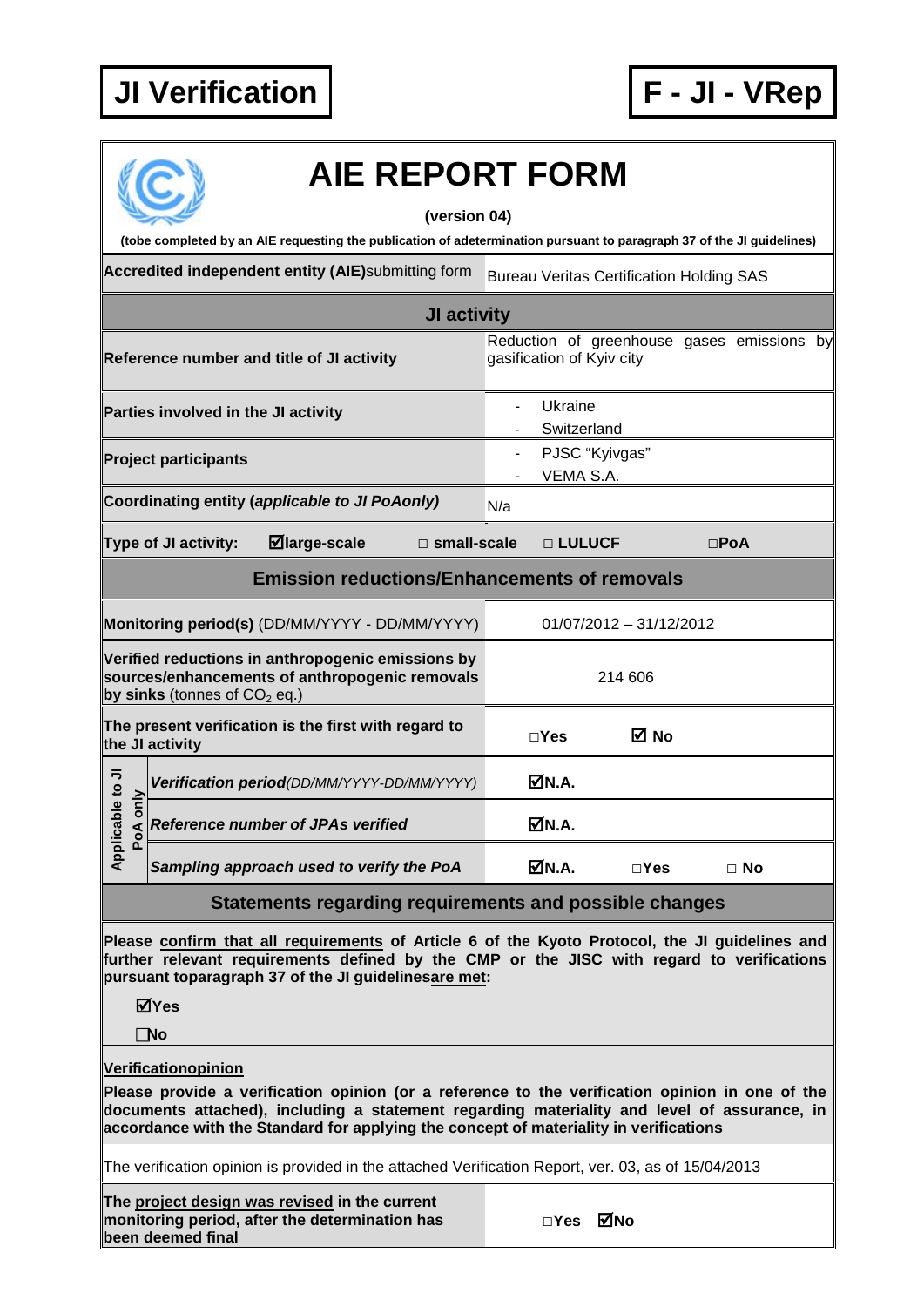| required information)                                                                                                                                                                                                | If yes, please list all revisions to the project design<br>and express a determination opinion (or provide a<br>reference to an attached document containing the                                                                                                                             | ØN.A.       |               |                      |  |  |  |
|----------------------------------------------------------------------------------------------------------------------------------------------------------------------------------------------------------------------|----------------------------------------------------------------------------------------------------------------------------------------------------------------------------------------------------------------------------------------------------------------------------------------------|-------------|---------------|----------------------|--|--|--|
|                                                                                                                                                                                                                      | If project design was revised in the current<br>monitoring period, please confirmthat conditions<br>defined in JI guidelines (paragraph 33) are still met                                                                                                                                    | $MNA.$ DYes |               | $\Box$ No            |  |  |  |
|                                                                                                                                                                                                                      | If project design was revised in the current<br>monitoring period, please confirmthat the changes<br>do not alter the original determination opinion                                                                                                                                         | MN.A.       | $\square$ Yes | $\Box$ No            |  |  |  |
|                                                                                                                                                                                                                      | If project design was revised in the current<br>monitoring period, please confirmthat:                                                                                                                                                                                                       | MN.A.       | $\square$ Yes | $\Box$ No            |  |  |  |
|                                                                                                                                                                                                                      | (a) Physical location of the project has not changed                                                                                                                                                                                                                                         |             |               |                      |  |  |  |
|                                                                                                                                                                                                                      | (b) If emission sources have changed, they are<br>reflected in an updated monitoring plan                                                                                                                                                                                                    | MN.A.       | $\square$ Yes | $\Box$ No            |  |  |  |
|                                                                                                                                                                                                                      | (c) Baseline scenario has not changed                                                                                                                                                                                                                                                        | MN.A.       | $\Box$ Yes    | $\Box$ No            |  |  |  |
|                                                                                                                                                                                                                      | (d) Changes are consistent with JI specific approach<br>or CDM methodology upon which the<br>determination was prepared for the project                                                                                                                                                      | MN.A.       | $\Box$ Yes    | $\Box$ No            |  |  |  |
| monitoring period                                                                                                                                                                                                    | The monitoring plan was revised in the current                                                                                                                                                                                                                                               | $\Box$ Yes  | ⊠No           |                      |  |  |  |
| (applicable to JI PoA only)                                                                                                                                                                                          | If yes, please specify for which technologies and measures<br>under each type of JPA the monitoring plan was revised                                                                                                                                                                         |             |               |                      |  |  |  |
| monitoring plans                                                                                                                                                                                                     | The current revisions to the monitoring plan<br>improve the accuracy and/or applicability of<br>information collected, compared to the original<br>monitoring plan without changing conformity with<br>the relevant rules and regulations for establishing                                   | $\Box$ Yes  | $\Box$ No     | ØN.A.                |  |  |  |
|                                                                                                                                                                                                                      | List of documents attached to the verification report form                                                                                                                                                                                                                                   |             |               |                      |  |  |  |
|                                                                                                                                                                                                                      | Please attach relevant documents used in the verification process and mark below accordingly                                                                                                                                                                                                 |             |               |                      |  |  |  |
|                                                                                                                                                                                                                      | <b>ØVerification report</b>                                                                                                                                                                                                                                                                  |             |               |                      |  |  |  |
|                                                                                                                                                                                                                      | $\Box$ Written approvals by the Parties involved, if applicable                                                                                                                                                                                                                              |             |               |                      |  |  |  |
| <b>ØOther relevant documents:</b>                                                                                                                                                                                    |                                                                                                                                                                                                                                                                                              |             |               |                      |  |  |  |
| Document listing all revisions to the project design, if applicable<br>$\Box$                                                                                                                                        |                                                                                                                                                                                                                                                                                              |             |               |                      |  |  |  |
| Determination that the revisions to the project design, if applicable, do not alter the original<br>❏<br>determination opinion and that the conditions defined by paragraph 33 of the JI guidelines<br>are still met |                                                                                                                                                                                                                                                                                              |             |               |                      |  |  |  |
| ❏                                                                                                                                                                                                                    | Revised monitoring plan, if applicable                                                                                                                                                                                                                                                       |             |               |                      |  |  |  |
| $\Box$                                                                                                                                                                                                               | Determination that the revisions to the monitoring plan, if applicable, improve the accuracy<br>and/or applicability of information collected, compared to the original monitoring plan without<br>changing conformity with relevant rules and regulations for establishing monitoring plans |             |               |                      |  |  |  |
| ▫                                                                                                                                                                                                                    | Sampling plan, if applicable (JI PoA only)                                                                                                                                                                                                                                                   |             |               |                      |  |  |  |
| ⊠Any other documents (please list):                                                                                                                                                                                  |                                                                                                                                                                                                                                                                                              |             |               |                      |  |  |  |
| - Annex 1. Monitoring Parameters for the period of 01/07/2012 - 31/12/2012<br>- Annex 2. Technical registry of gas networks;                                                                                         |                                                                                                                                                                                                                                                                                              |             |               |                      |  |  |  |
| emission reductions under the project<br>- Annex 3.1. Calculation of GHG<br>"Reduction of greenhouse gases emissions by gasification of Kyiv city";                                                                  |                                                                                                                                                                                                                                                                                              |             |               |                      |  |  |  |
|                                                                                                                                                                                                                      | - Annex 3.2. Calculation<br>GHG<br>of                                                                                                                                                                                                                                                        | emission    | reductions    | under the<br>project |  |  |  |